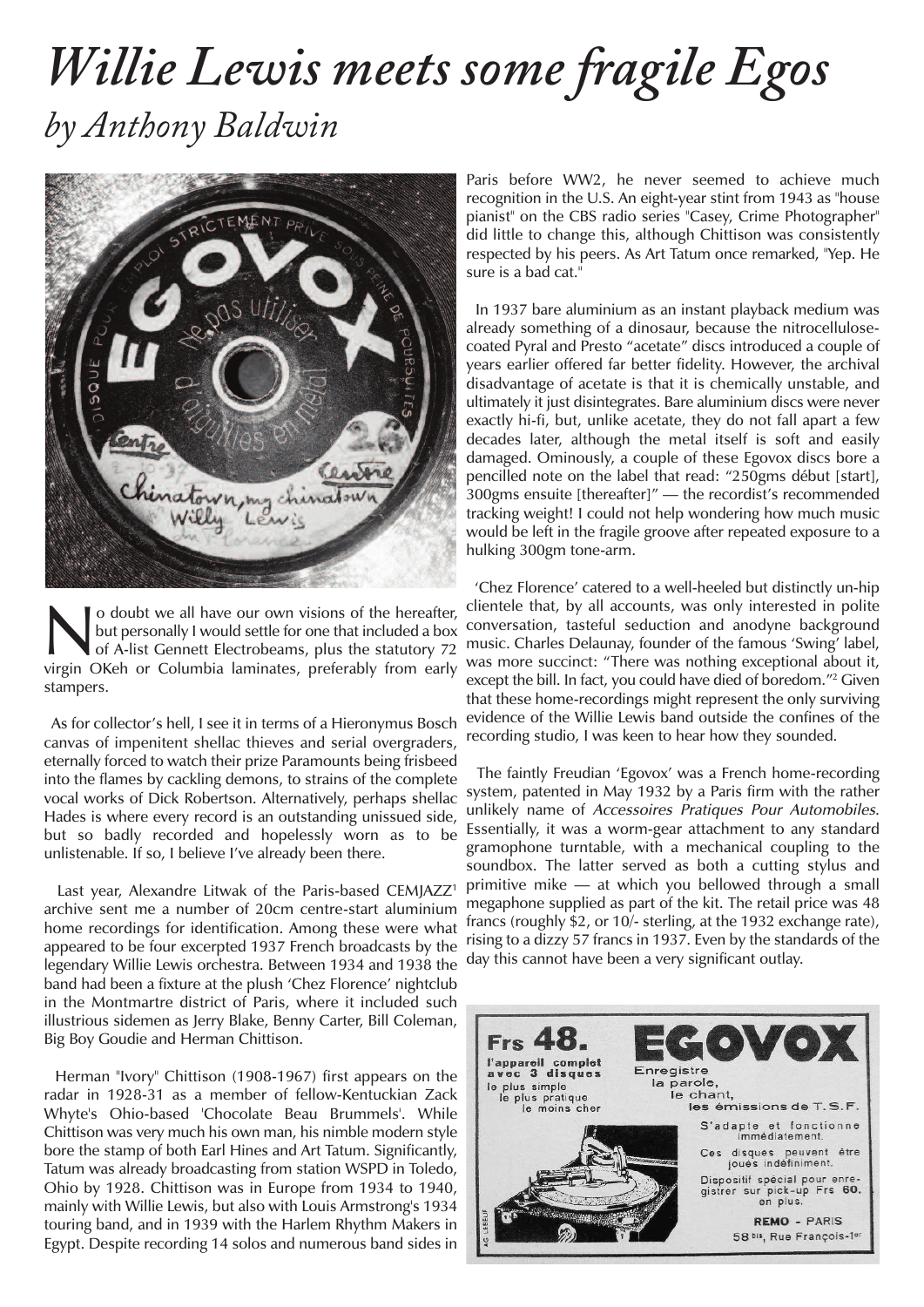rhyming couplets at your machine à la Tom Edison, you needed not had enough torque to cope with the increasing drag of the to invest in the optional 60-franc electromagnetic cutting head. recording head, as it crept inexorably towards the edge of the This was then connected to your radio's extension-speaker aluminium blank. socket to allow you to make off-air recordings and the like. As might be expected at that price, results were unpredictable. Indeed, according to contemporary reports, there was a 50-50 for each number, as none of them seemed to be very close to chance of the radio blowing a fuse.

In the circumstances, the anonymous swing fan who cut the four Willie Lewis sides seems to have been something of a hero, having captured near-complete off-air versions of **Sweet Sue**, solo version of *I Got Rhythm* by Herman Chittison.

indented rather than truly cut, and the audio is correspondingly *Sweet Sue* on October 4 by the popular Poste Parisien. Perhaps rough. The Egovox grooves were typically shallow, in several our anonymous young swing fan could not afford to shell out places crumbling to nothing. Each of the thin metal wafers was for the issued 78. Anyway, this effectively disqualified those two also slightly buckled, so it was something of a challenge just to tracks from further scrutiny. get them to track at all.

Using a .0040" stylus, the fattest in my bottom drawer, I nursed because Willie Lewis had never recorded it commercially. This the tone-arm across the various skips and retracks at half-was an unequivocally live performance, complete with speed, to avoid the thing flying off into outer space. After announcements, from the band's regular half-hour Saturday bringing the resulting audio document up to 78 rpm digitally, I night radio show on Le Poste Parisien. The original 1910 spliced the bits and pieces together on the screen. What was piano/vocal sheet music is in C major, but John Nesbitt's 1930 immediately apparent was that there was an incremental pitch arrangement for Fletcher Henderson and its simplified 1931

The downside was that if you wanted to do more than yell of each side. Clearly, our swing fan's clockwork turntable had

Organ Grinder's Swing and Chinatown, My Chinatown, plus a just similar, but actually identical to the commercial issues, right Unlike lacquers or acetates, aluminium recordings are had been aired by the Paris PTT station on June 6, 1937, and The first priority was to establish the correct speed and pitch 78 rpm. Sweet Sue and Organ Grinder's Swing presented no great mystery, as Willie Lewis had made studio recordings of both titles for Pathé in 1936, and these could be used as a reference. However, after determining the approximate playback keys, I found that the two relevant numbers were not down to the solos. Then the penny dropped: they were simply the respective sides of Pathé PA-1030: Organ Grinder's Swing

difference of more than a full tone between the start and finish Louis Armstrong spin-off are both in Eb. On the Willie Lewis Chinatown was clearly a very different animal, principally



Willie Lewis and His Orchestra at the Continental Cabaret, Cairo, 1938: (L to R) Herman Chittison, Wilson Myers, John Mitchell, Ted Fields, Willie Lewis, Jack Butler, Joe Hayman, Bill Coleman, Frank "Big Boy" Goudie, Billy Burns (behind Goudie). Photo courtesy of Richard Hadlock.